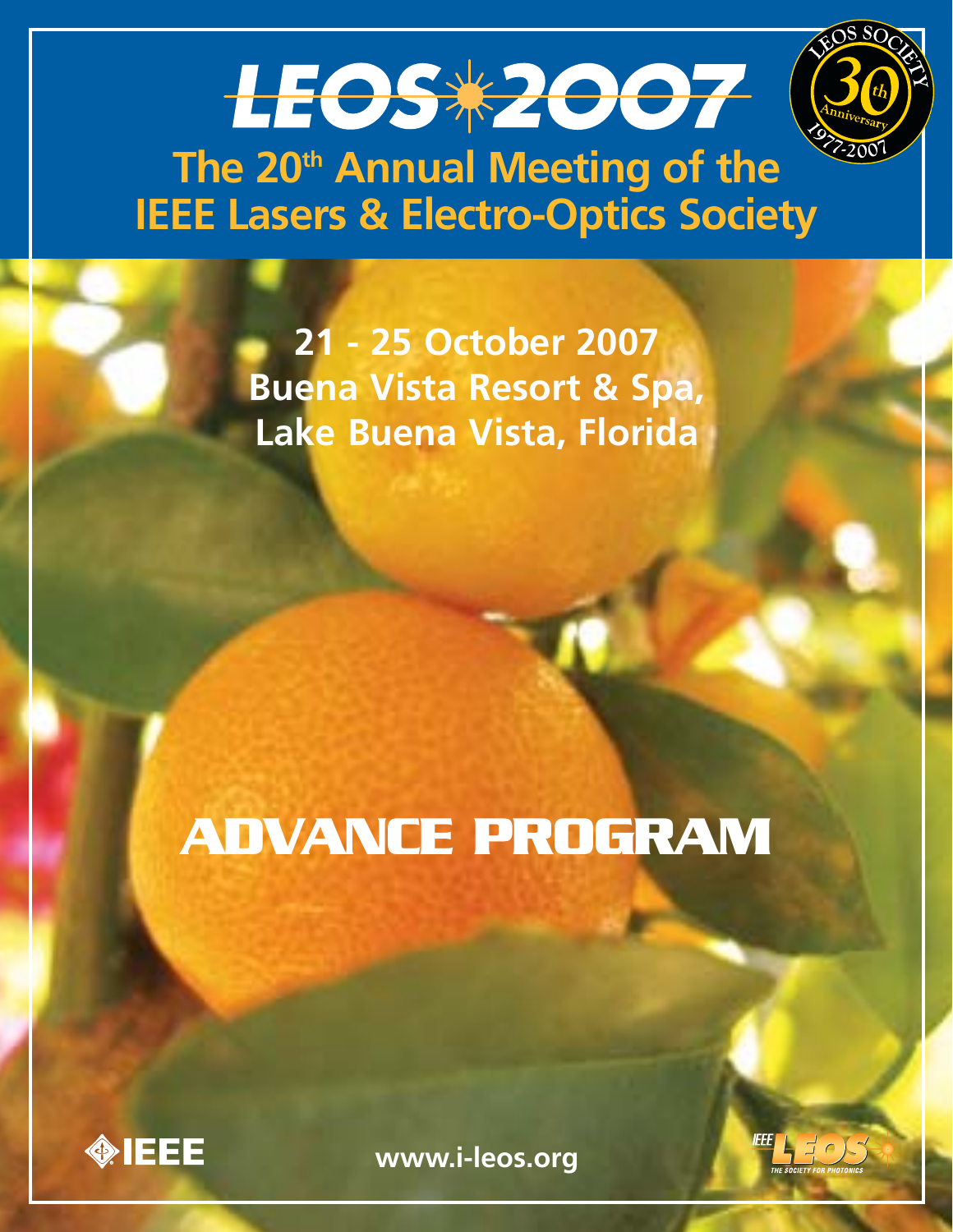## Silicon nanophotonic wire structures fabricated by 193nm optical lithography

Shankar Kumar Selvaraja<sup>1\*</sup>, Patrick Jaenen<sup>2</sup>, Stephan Beckx<sup>2</sup>, Wim Bogaert<sup>1</sup>, Pieter Dumon<sup>1</sup> Dries Van Thourout<sup>1</sup>, Roel Bates<sup>1</sup>

> Photonics research group, University of Gent-IMEC, Gent, Belgium  $\frac{2 \text{NMEC}}{2 \text{NMEC}}$  Silicon process technology Lewis Belgium  $<sup>2</sup>$ IMEC, Silicon process technology, Leuven, Belgium</sup>

**Abstract: We demonstrate the use of 193nm optical lithography for fabricating nanophotonic wire structures on silicon-on-insulator (SOI) technology. We present fabrication and measurement result on wire devices. We report a propagation loss of 2.8dB/cm for 450X220nm photonic wire.** 

### I. INTRODUCTION

Much of the photonic research revolves around E-beam lithography for fabrication photonic circuits on SOI technology. With localized optimization e-beam can be used to fabricate high performance devices but it cannot be applied for mass production of such devices. The basic problem with e-beam is the speed, very complex optimization and no standard design rules. With the increase in device size e-beam run into problem of stitching and accuracy errors. DUV (248) optical lithography can over come all these cons with out compromising device performance. We have already demonstrated the use of DUV (248nm) optical lithography for fabricating various photonic devices with high performance  $[1, 2]$ .

With 193nm optical lithography we try to demonstrate the effect of high resolution and throughput for mass production in a CMOS fabrication facility. In this paper we present our preliminary results on photonic wire structures fabricated with 193nm optical lithography.

#### II. FABRICATION PHOTONIC CIRCUIT

The CMOS foundry facility at IMEC in Leuven, Belgium is utilized to realize the photonic circuits. We use 200mm wafer scale technology for all of our experiments. The photonic circuits are fabricated on SOI wafers with 2µm of buried oxide and 220nm of top silicon purchased from SOITEC.

For transferring the pattern from reticle/mask to the wafers we use ASML PAS5500/1100 193nm (dry) scanner. The scanner use ArF laser (193) to illuminate the wafer with the reticle image. Fig. 1 depicts the fabrication process overview. The SOI wafer is first spin coated with bottom antireflective coating (BARC) followed by photoresist. We use chemically amplified photoresist which requires no delay in processing after exposure. Therefore resist process is done on an automated track which is attached to the scanner. After exposure the wafers are baked and developed in the track. The patterned resist is used as an etch mask for silicon etch.



We use ICP-Dry etching to transfer the photoresist pattern into silicon. Lam research Domino is used for dry etching. We use bottom antireflective coating which is insoluble in water and developer solution. Therefore we used  $HBr/O<sub>2</sub>$  chemistry to etch BARC etch. To etch Silicon we use a combination of HBr/Cl2/CF<sub>4</sub>/He in three different steps and process condition to achieve profile and dimension control. After etching the wafers the remaining photoresist and BARC is removed by combination of dry and wet etch process.

#### III. EXPERIMENTAL RESULTS

We have fabricated photonic wires based devices with 193nm lithography and dry etching. Figure 2 depicts the cross section of a photonic wire fabricated with such process. We have fabricated ring resonators and Mach-Zehnder interferometers (fig.3) which are basic wire devices in photonic circuit.

Even though ring resonators are isolated wire based device the coupling region is a very narrow trench (100-20nm), in our case it is 180nm. The effect of lithography and etch process is optimized to get the trench width on target.